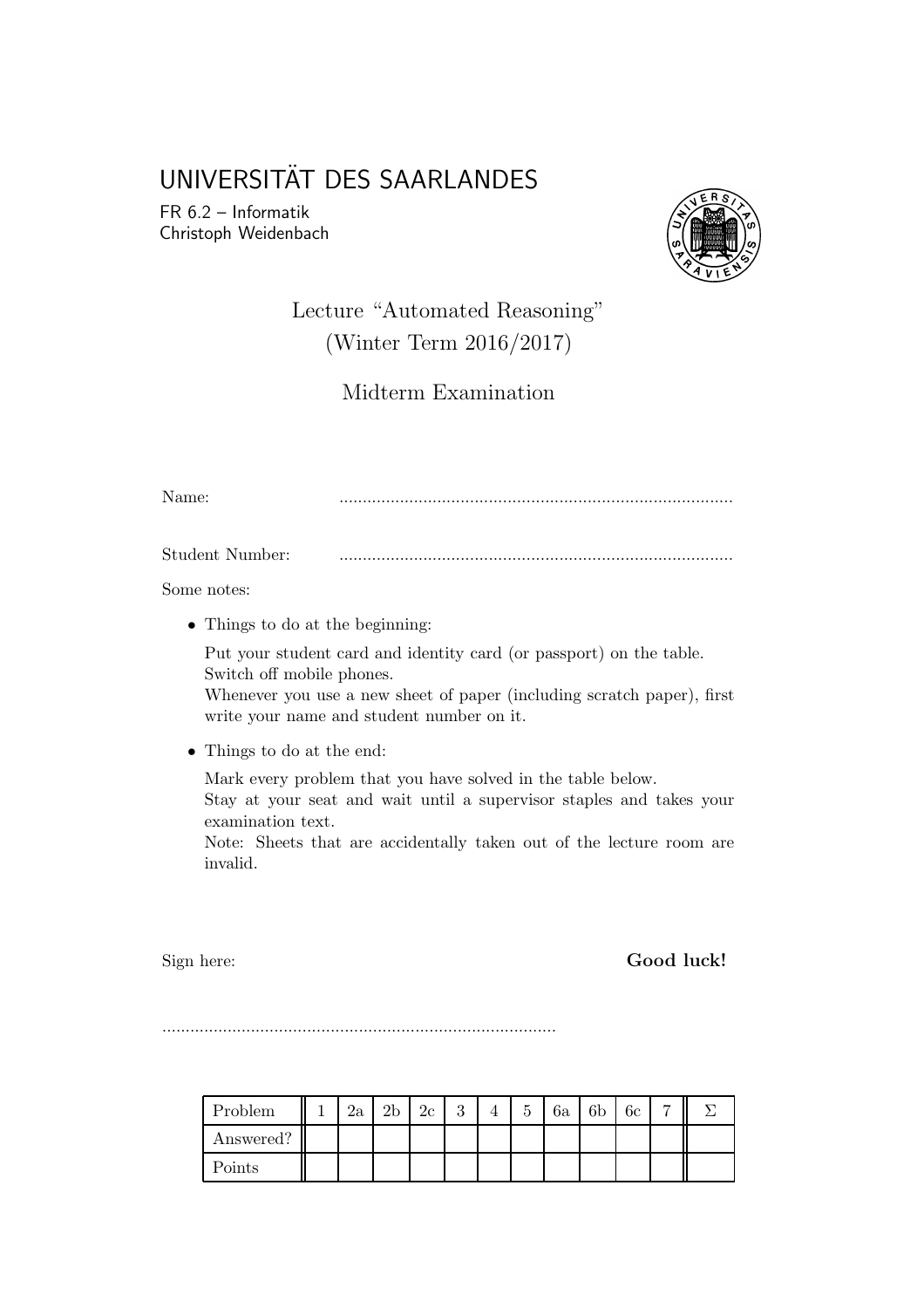#### Problem 1 *(Superposition Refutation)* (4 points)

Refute the following clause set by superposition where you may apply the reduction rules Condensation, and Subsumption Resolution. Use the ordering  $P_4 \succ P_3 \succ P_2 \succ P_1$ . You may also make use of a selection function.

1 
$$
P_2 \lor P_4
$$
  
\n2  $P_1 \lor P_4$   
\n3  $\neg P_2 \lor P_1$   
\n4  $P_1 \lor \neg P_3$   
\n5  $P_4 \lor \neg P_3$   
\n6  $\neg P_3 \lor P_2$   
\n7  $\neg P_1 \lor P_3$   
\n8  $\neg P_4 \lor P_3$   
\n9  $\neg P_1 \lor P_2 \lor P_3$   
\n10  $\neg P_2 \lor \neg P_3$   
\n11  $\neg P_4 \lor \neg P_2 \lor P_3$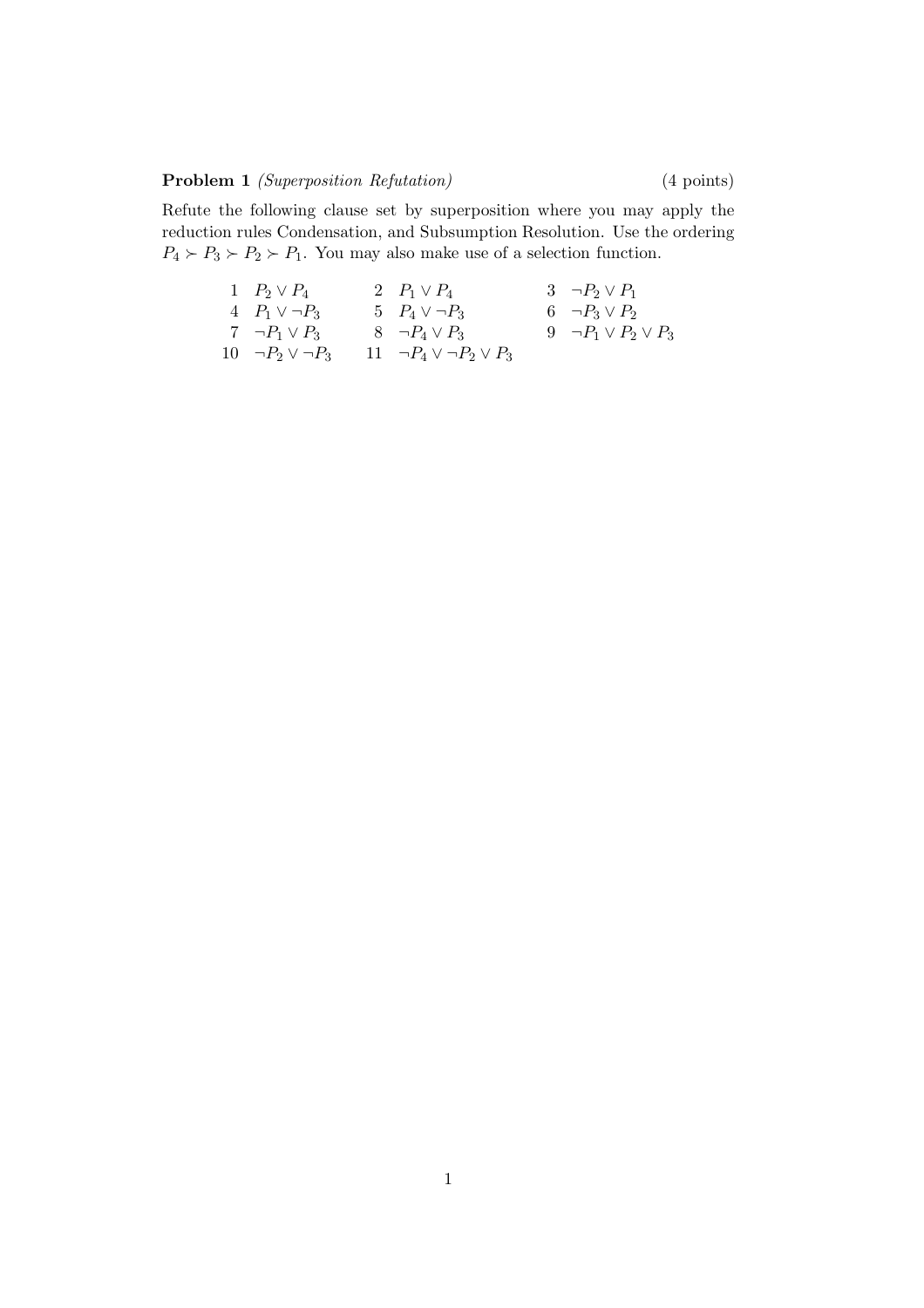**Problem 2** (Superposition Model Building)  $(4 + 2 + 2 = 8 \text{ points})$ 

Consider the below clause set with atom ordering  $P_5 \succ P_4 \succ P_3 \succ P_2 \succ P_1$ .

| 1 $P_1 \vee P_2 \vee P_2$ | 2 $\neg P_1 \vee \neg P_2$ | 3 $\neg P_2 \vee \neg P_3$ |
|---------------------------|----------------------------|----------------------------|
| 4 $P_1 \vee P_3$          | 5 $P_4 \vee P_5 \vee P_1$  | 6 $\neg P_4 \vee P_1$      |
| 7 $\neg P_4 \vee P_2$     | $8 \neg P_5 \vee P_2$      | 9 $\neg P_5 \vee \neg P_3$ |

(a) Compute  $N_{\mathcal{I}}$ .

(b) Determine the minimal false clause in  $N_{\mathcal{I}}$ . Perform the respective superposition inference on the clause. Add the derived clause to  $N$  resulting in  $N'$ and compute  $N_{\mathcal{I}}'$ .

(c) Determine the minimal false clause in  $N'_\mathcal{I}$ . Perform the respective superposition inference on the clause. Add the derived clause to  $N'$  resulting in  $N''$ and compute  $N''_{\mathcal{I}}$ .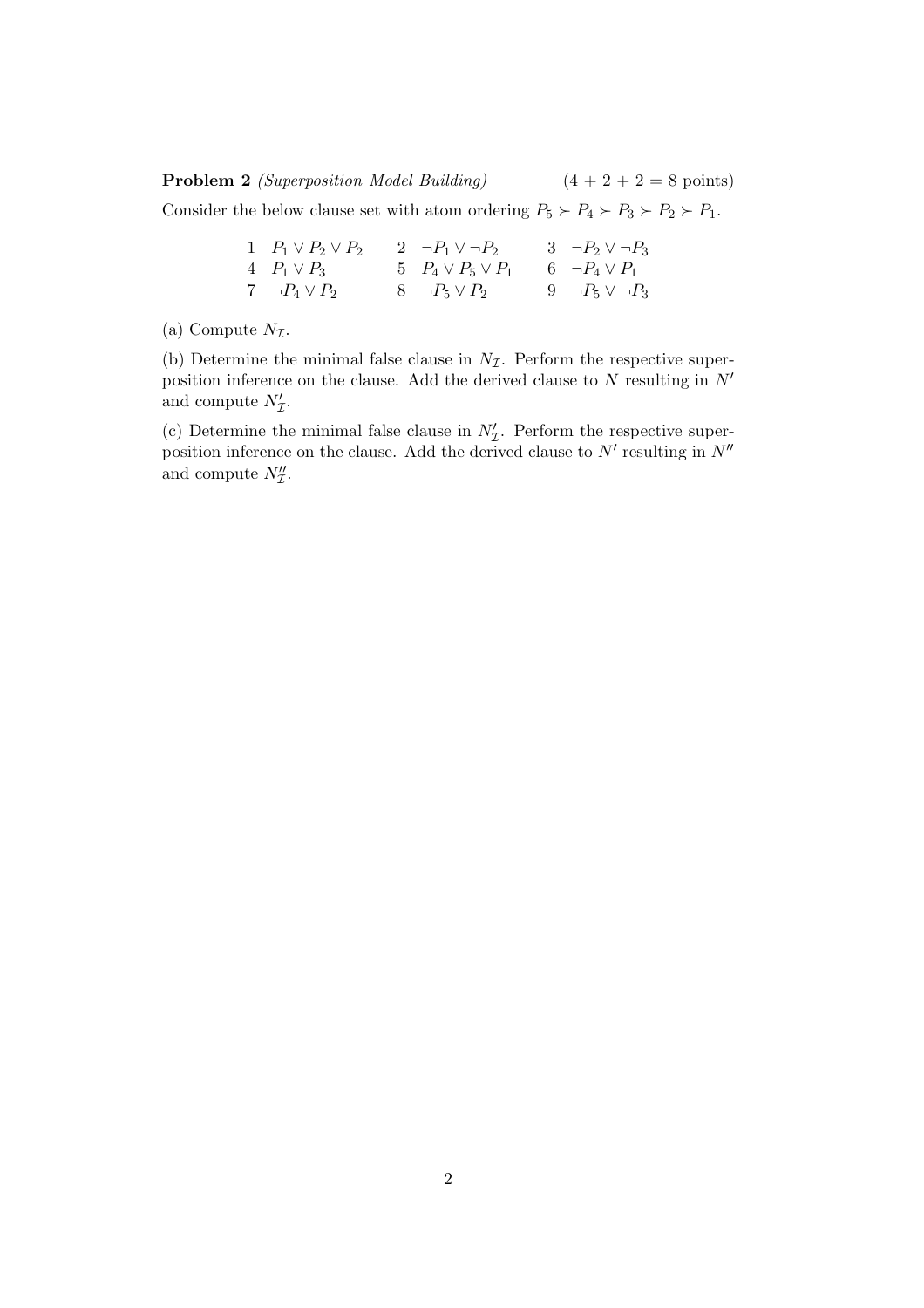### Problem 3 (CDCL) (7 points)

Check via CDCL whether the below clause set is satisfiable.

| 1 $P11 \vee P12$                  | 2 $P21 \vee P22$            | 3 $P31 \vee P32$           |
|-----------------------------------|-----------------------------|----------------------------|
| 4 $P_{41} \vee P_{42}$            | $5 \neg P11 \vee P42$       | 6 $\neg P42 \vee P11$      |
| 7 $\neg P11 \vee \neg P21$        | $8 - P11 \vee P31$          | 9 $\neg P31 \vee \neg P41$ |
| $10 \quad \neg P12 \lor \neg P22$ | 11 $\neg P32 \vee \neg P42$ | $12 - P12 \vee P32$        |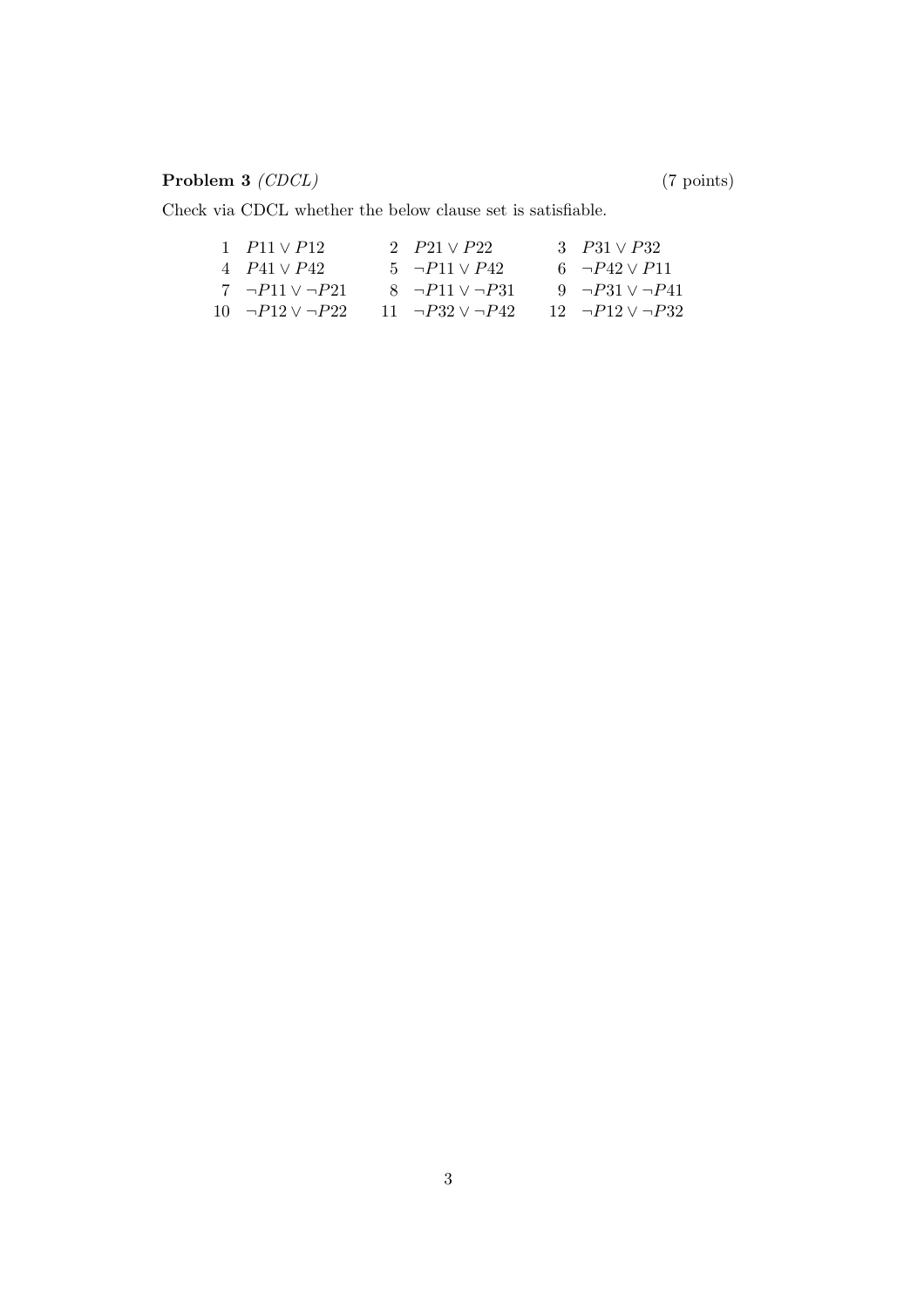Problem 4 (CNF) (6 points)

Transform the formula

$$
(P \lor ((Q \leftrightarrow \top) \land \neg R)) \lor (P \leftrightarrow (Q \leftrightarrow \bot))
$$

into CNF using  $\Rightarrow$ ACNF.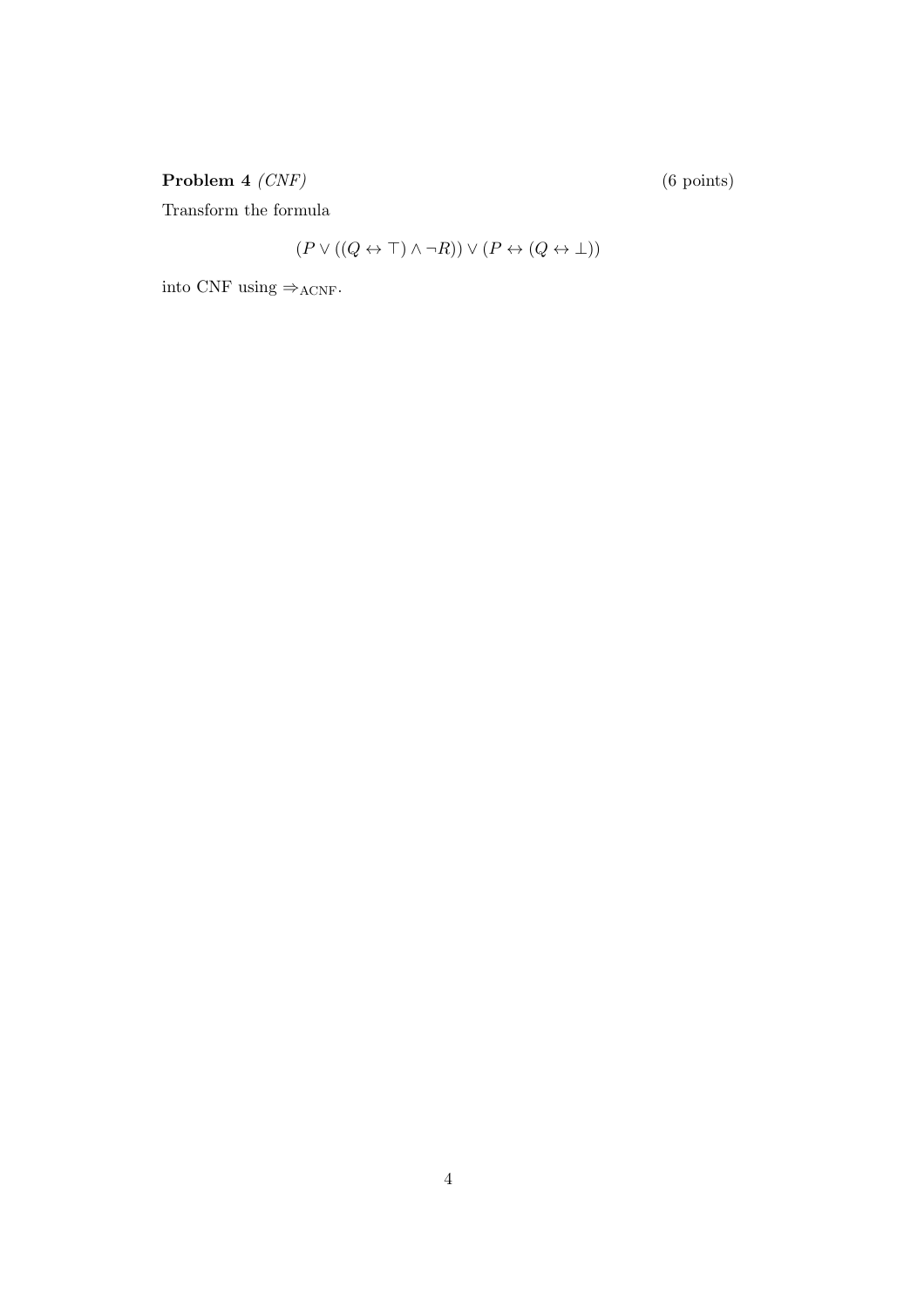### Problem 5 (Tableau) (4 points)

Prove that the formula

$$
((\neg P \lor \neg R) \to Q) \to (\neg Q \to (P \land R))
$$

is valid using tableau. You may use a tree representation of the tableau.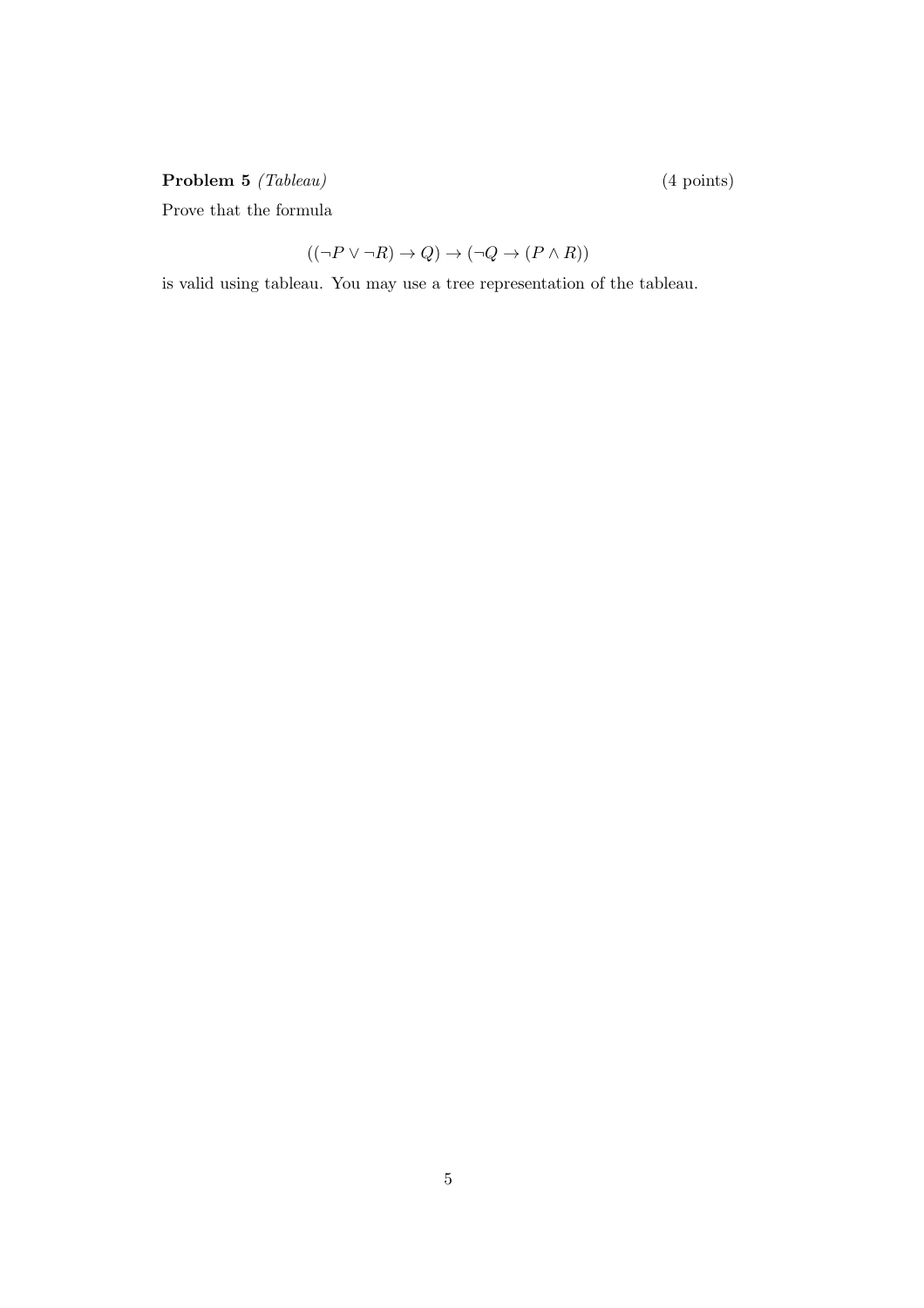#### **Problem 6** (Conjectures) (2 + 2 + 2 = 6 points)

Which of the following statements are true or false? Provide a proof or a counter example.

- 1. If  $N_{\mathcal{I}} \models N$  then N is saturated up to redundancy.
- 2. If all clauses in N have at most one positive literal and the CDCL rule Propagate is not applicable to the state  $(\epsilon; N; \emptyset; 0; \top)$  then N is satisfiable.
- 3. If all clauses in N have at most one positive literal and there is no clause in N having only negative literals then  $N_{\mathcal{I}} \models N$ .